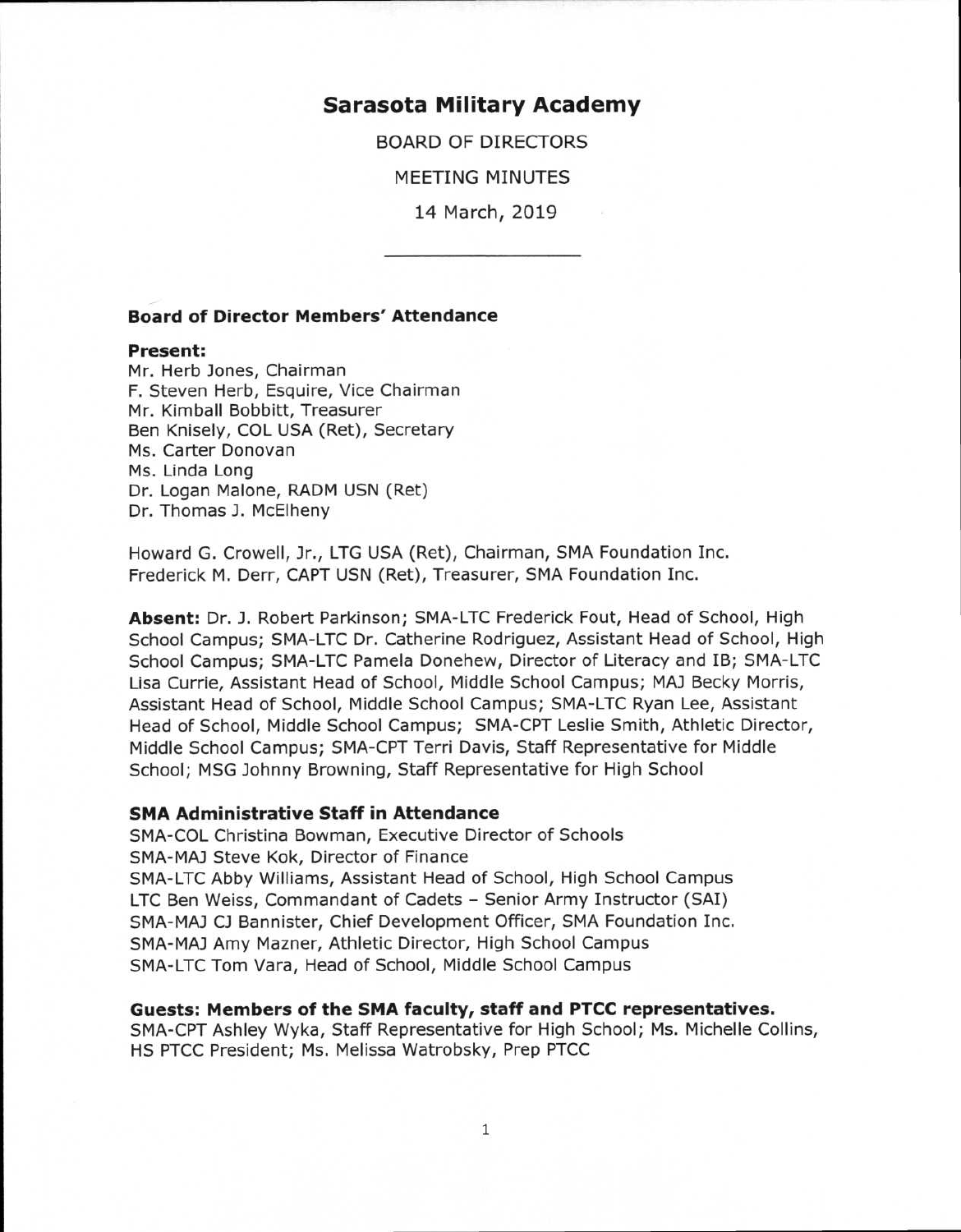Location: SMA High School campus. The chairman called the meeting to order at 2:33 pm.

## **Motion to Approve the Minutes from the 14 February, 2019 meeting:**

COL Ben Knisely moved to motion for the approval of the 14 February, 2019 minutes; Mr. F. Steven Herb seconded the motion and the board unanimously approved.

**Executive Director of School Report:** SMA-COL Christina Bowman provided a read-ahead report. SMA-COL Bowman stated a great start to the 2019/2020 enrollment with a high turnout at the enrollment meetings for both schools. She mentioned attending the safety meeting with Sheriff Knight and said she was extremely pleased with both SR2s and will be continuing their contracts for next school year. SMA-COL Bowman stated the partnership will remain between SMA and the Sheriff's Department and will be in compliance by the mandate.

SMA-COL Bowman stated that the Strategic Plan was approved last meeting and will be meeting with SMA-MAJ CJ Bannister to continue with the completion of the plan. Chairman Herb Jones inquired as to the funding that is available for next year in which SMA-COL Bowman explained how it is unclear from the District as to how funds will be disbursed.

SMA-COL Bowman discussed the phenomenal job the teams from both schools had done with the AdvancEd meetings and reported the AdvancEd team stating that our school was the best they've ever seen. She mentioned she will forward the final review once it's received. SMA-COL Bowman discussed her meeting with Mr. Urfer went well along with her luncheon with Mr. and Mrs. Williams. Chairman Herb Jones announced SMA-COL Bowman performed amazing as ringmaster at the Circus Sarasota. SMA-COL Bowman stated she will be meeting with Mr. Derr on upgrading the current condition of the new parking lot.

SMA-COL Bowman discussed staffing and salaries as Florida is ranked number five in the nation for the lowest salaries. She mentioned creating incentives for quality hires such as a referral bonus in which Chairman Jones agreed with the need to look into increasing salaries for next year. SMA-COL Bowman mentioned meeting with the charter schools and the district in regards to the funding for next school year.

**HR Report:** SMA-COL Bowman discussed staff replacements to date along with the need for quality hires.

**SMA Prep Head of School Report:** SMA-LTC Tom Vara provided a read-ahead report. He discussed the school-wide "outbreak" was a great success and the news were there to report the enormous efforts as the third year performing. SMA-LTC Vara stated SMA is on the "outbreak" website and also announced the funds raised to place a well in South Sudan is getting worldwide mention. He discussed the continuous improvements the security team is making to secure the campus more efficiently during formation. SMA-COL Bowman mentioned Dr. Todd Brown will be representing SMA at the IB World Conference in New Orleans.

**SMA Prep Athletics Report:** SMA-LTC Vara announced the boys soccer team lost in the county finals by shootouts and the golf team will start after spring break.

**MYP:** SMA-LTC Lisa Currie provided a read-ahead report.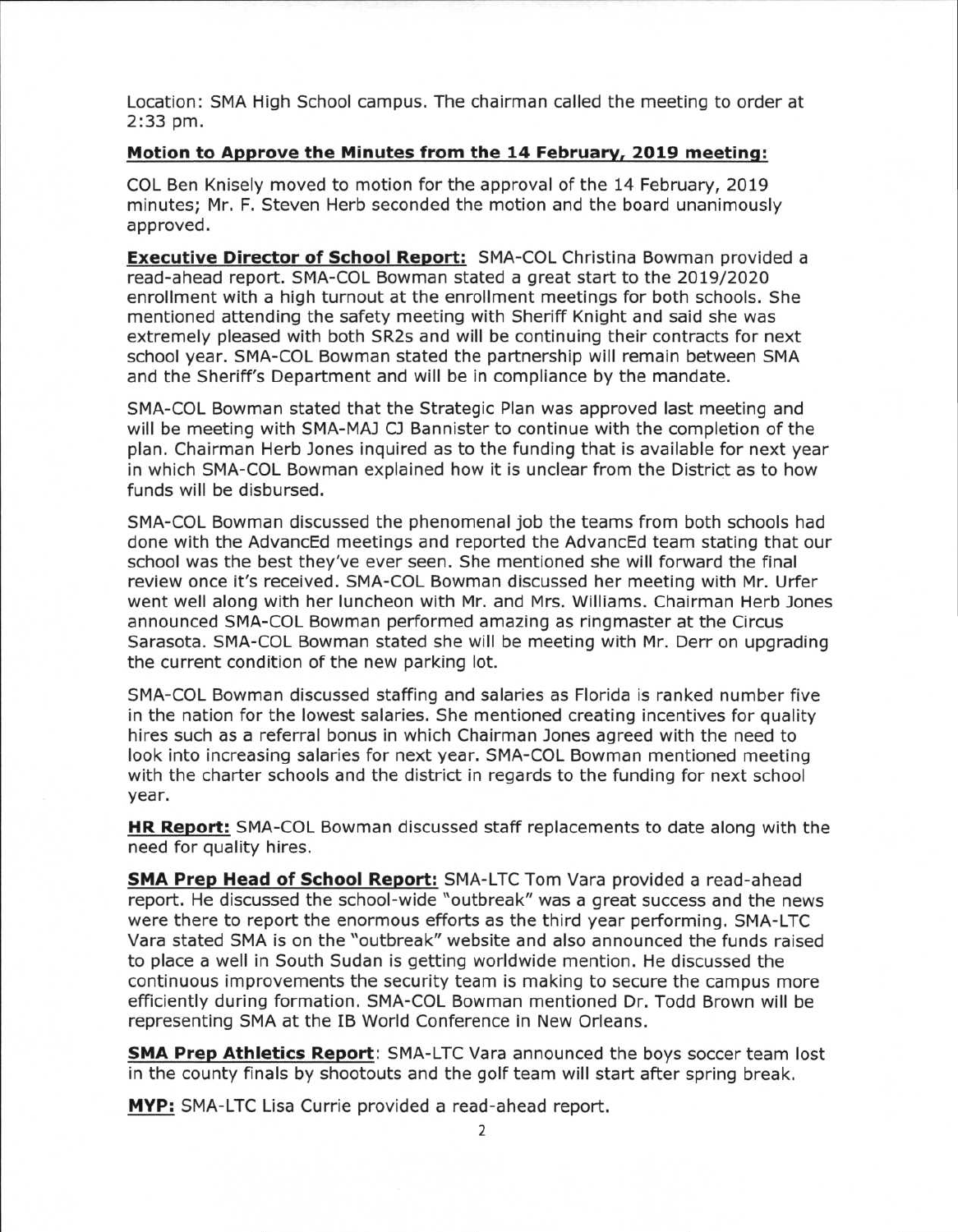**SMA Head of School Report:** SMA-LTC Fred Fout provided a read-ahead report. SMA-COL Bowman mentioned the International Heritage week and how wonderful each day was presented with different heritages ending with a live musician for Hispanic Day.

Mr. Kimball Bobbitt mentioned the increase of enrollment for next year. Dr. Tom McElheny inquired as to receiving a three year history with percentages. SMA-COL Bowman stated that SMA-LTC Abby Williams and her team went to the Prep to go over ninth grade schedules as well as doing the same at SSAS.

**SMA HS Athletics Report:** Athletic Director SMA-MAJ Amy Mazner provided a read-ahead report. SMA-MAJ Mazner announced five wrestlers went to States with four that progressed to the next day and one finishing at sixth place. She stated how proud she was of all the cadets. Chairman Jones stated he attended the Winter Sports Banquet and was a great success in which SMA-MAJ Mazner thanked Ms. Long for attending as well.

**IB Report:** SMA-LTC Pamela Donehew provided a read-ahead report. Ms. Melissa Watrobsky announced the Odyssey of the Minds won the regionals with Cadet Aeryn Sachs as their leader for the first time creating a structure made out of fossil wood that could hold 680 lbs. She mentioned States are in April and have a good chance at Worlds.

**SAI/Commandant's Report:** LTC Ben Weiss provided a read-ahead report. He stated the Drill Team having eleven teams that will be represented at States. Dr. McElheny inquired as to how many cadets are interested in the military academies in which LTC Weiss responded one will be going to West Point and one is unsure. LTC Weiss discussed eighteen cadets will be going to West Point after break for preadmission interviews and stated plans for reaching out to the other military academies for cadets to visit. LTC Weiss honored SFC Riess Pellegrino in his efforts with the Rifle Team and how the team brings in multiple scholarships with three this year receiving scholarships.

**Staff Representatives:** SMA-CPT Terri Davis provided a read-ahead report for the Prep. SMA-LTC Vara discussed meeting with every department chair to review a plan and create suggestions on concerns that were expressed. Ms. Linda Long inquired as to progress made since last board meeting and if the staff are content with the updates and how concerns were addressed. SMA-LTC Vara replied that he was able to address concerns and derive to a solution staff is content with.

SMA-CPT Ashley Wyka stated the only concern is with the electronic policy to extend to banning smart watches as well as cell phones. SMA-COL Bowman stated that Hillsborough County has incorporated smart watches ban into their electronic policy.

**Treasurer's Report:** SMA-MAJ Kok provided a read-ahead report. He stated three areas awaiting information to complete the projections for next year. SMA-MAJ Kok stated the loss of FTE with twenty cadets graduating early in December and is very encouraged with the increase of next year's enrollment numbers.

**PTCC Report:** Ms. Michele Collins provided a read-ahead report. She stated eleven grants were issued for the month of February totaling \$8500. She announced March will be 10K in grants delivered.